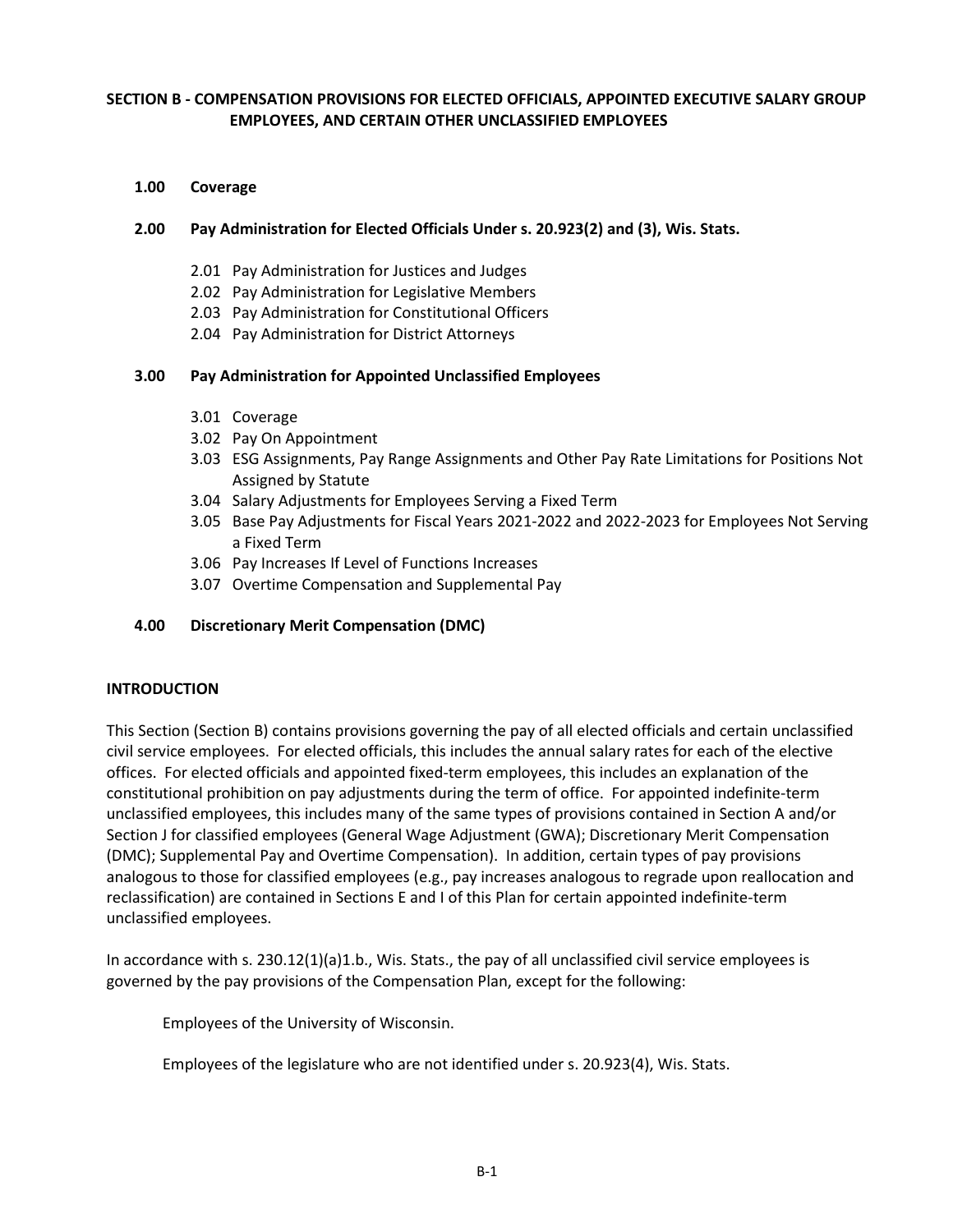Employees of a legislative service agency under subch. IV of ch. 13, Wis. Stats.

Employees of the state court system.

Employees of the Investment Board.

One stenographer employed by each elective executive officer under s. 230.08(2)(g), Wis. Stats.

Three sales representatives of prison industries and one sales manager of prison industries identified under s. 303.01(10), Wis. Stats.

Sales and development professionals of the historical society employed under s. 44.20(4)(a).

Compensation provisions for unclassified civil service employees covered by this Plan who would be Limited Term Employees (LTEs) if their employment were in the classified service are contained in Section D.

### **1.00 Coverage**

This Section (Section B) covers justices and judges, legislative members and constitutional officers. This Section (Section B) also covers appointed employees whose pay is governed by the Executive Salary Groups (ESGs) under s. 20.923, Wis. Stats., as well as certain other unclassified employees whose pay is not governed by the ESGs.

Covered employees occupy the following positions:

| s. 20.923(2)   |                              | <b>Constitutional Officers and Other Elected State Officials</b>                                                        |
|----------------|------------------------------|-------------------------------------------------------------------------------------------------------------------------|
| s. 20.923(3)   | $\qquad \qquad -$            | Justices and Judges                                                                                                     |
| s. 20.923(4)   | $\overline{\phantom{a}}$     | State Agency Positions (including unclassified Division Administrators listed<br>under 3.03(2))                         |
| s. $20.923(7)$ | $\overline{\phantom{0}}$     | Director and Executive Assistant of the Wisconsin Technical College System                                              |
| s. 20.923(8)   | $\overline{\phantom{a}}$     | <b>Deputies</b>                                                                                                         |
| s. 20.923(9)   | $\overline{\phantom{a}}$     | Assistant Deputy Secretary and Executive Assistants                                                                     |
| s. 20.923(10)  |                              | Office of the Governor Staff                                                                                            |
| s. 20.923(12)  | $\qquad \qquad \blacksquare$ | Other Department of Safety and Professional Services Positions                                                          |
| s. 230.12(1)   | $\blacksquare$               | All unclassified positions for which pay is covered by this Plan in accordance<br>with s. 230.12(1)(a)1.b., Wis. Stats. |

**NOTE:** Provisions regarding employees who would be considered LTEs if their employment were in the classified service are contained in Section D of this Plan.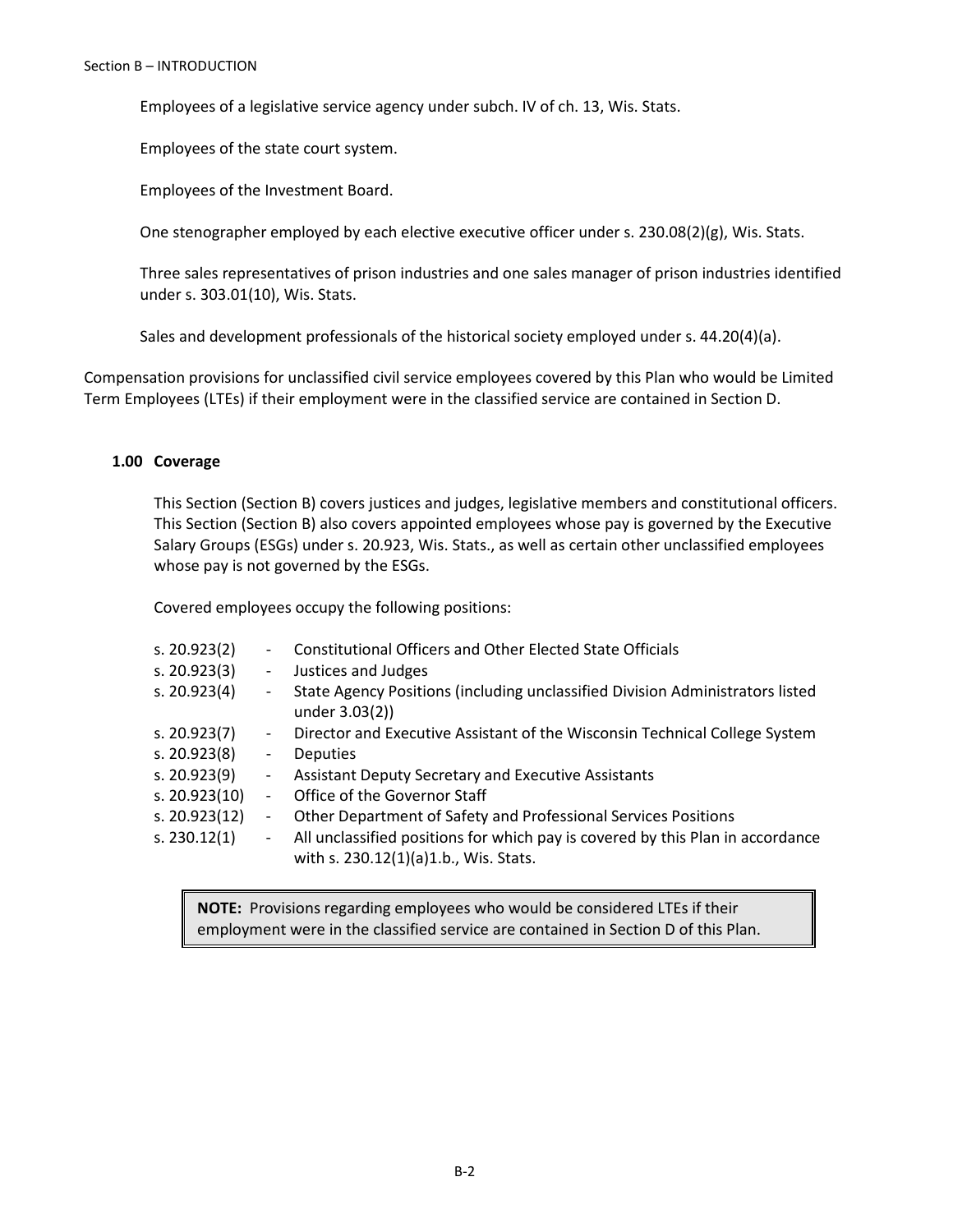## **2.00 Pay Administration for Elected Officials under s. 20.923(2) and (3), Wis. Stats.**

## **2.01 Pay Administration for Justices and Judges**

(1) Annual Rates for Incumbents.

The rate for office becomes the incumbent's rate at the time any judge or justice takes the oath of office in accordance with s. 20.923(3), Wis. Stats., and Article IV, Section 26, of the Wisconsin Constitution.

(2) Annual Rates for Office.

| <b>Position</b>        | Incumbent's<br><b>January 2, 2022 Pay</b><br>Rate | January 2, 2022 -<br><b>December 31, 2022</b><br>Rate for Office* | January 1, 2023 Rate<br>for Office** |
|------------------------|---------------------------------------------------|-------------------------------------------------------------------|--------------------------------------|
| Circuit Court Judge    | \$147,535                                         | \$155,023                                                         | \$164,487                            |
| Court of Appeals Judge | \$156,388                                         | \$164,325                                                         | \$174,357                            |
| Supreme Court Justice  | \$165,772                                         | \$174,185                                                         | \$184,819                            |

\*This rate includes a 2.0% GWA plus an additional 3.0% market increase.

\*\*This rate includes a 2.0% GWA plus an additional 4.0% market increase.

# **2.02 Pay Administration for Legislative Members**

(1) Legislative Compensation, Effective Date.

Article IV, Section 26 of the Wisconsin Constitution prohibits increasing or decreasing the compensation of public officers during their term of office except that any increase in the compensation of members of the legislature will take effect, for all senators and representatives to the assembly, after the next general election beginning with the new assembly term. (Refer also to incumbent salary limitation under s. 20.923(15)(b), Wis. Stats.) (Legislators convene and take the oath of office on the first Monday of January in each odd-numbered year, except if the first Monday falls on January 1 or 2, the oath shall be taken on January 3, in accordance with s. 13.02(1), Wis. Stats.)

(2) Annual Rates for Office.

| <b>Position</b> |                    | Incumbent's<br>January 2, 2022 Pay<br>Rate | January 2, 2022 -<br><b>December 31, 2022</b><br><b>Rate for Office</b> | January 1, 2023 Rate<br>for Office |
|-----------------|--------------------|--------------------------------------------|-------------------------------------------------------------------------|------------------------------------|
|                 | Legislative Member | \$55,141                                   | \$56,264                                                                | \$57,408                           |

(3) Sick Leave Accrual for Legislators.

For the purposes of premium determinations under ss. 40.05(4) and (5), Wis. Stats., legislative members will accrue sick leave at 65% of the full-time accrual rate established under s. ER 18.03, Wis. Adm. Code.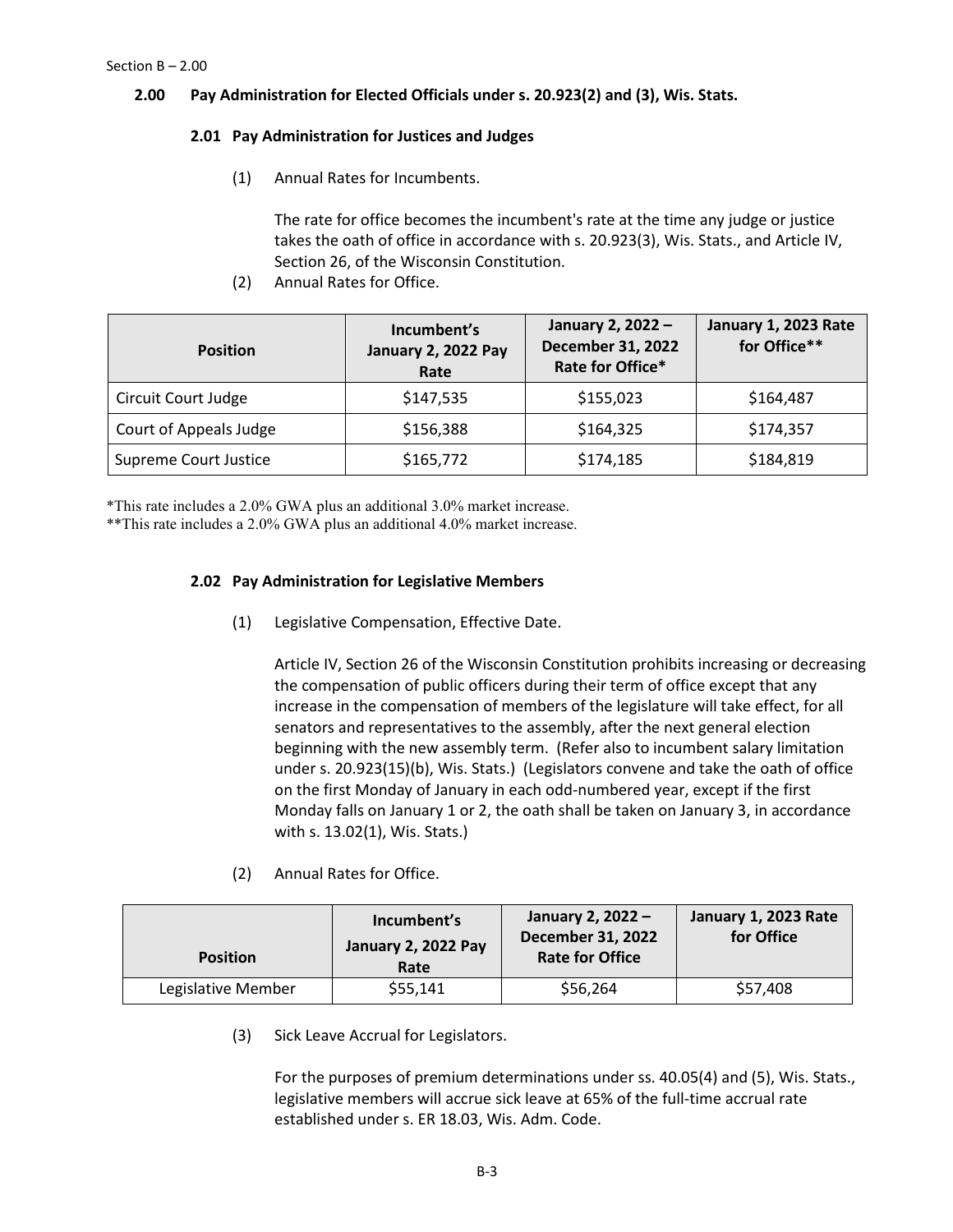## **2.03 Pay Administration for Constitutional Officers**

(1) Annual Rates for Incumbents.

The "Rate for Office" becomes the incumbent's rate at the time the incumbent begins his or her term of office. "Incumbent's January 2, 2022 Pay Rate," as provided in the chart under (2), is based on the rate for office in effect on the date the incumbent, in the office on January 2, 2022, began his or her term of office. For the State Superintendent of Public Instruction a new term of office began on July 5, 2021 (i.e., the first Monday in July after election).For all other Constitutional Officers listed below, the current term of office began on January 7, 2019 (i.e., the first Monday in January after election). (See s. 8.25(4)(b), Wis. Stats.)

Article IV, Section 26, of the Wisconsin Constitution prohibits compensation increases or decreases for incumbent Constitutional Officers during the term of office. (Refer also to incumbent salary limitation under s. 20.923(15)(b), Wis. Stats. and s. 13.04 Wis. Stats.)

(2) Annual Rates for Offices.

The "Rate for Office" for the Constitutional Offices listed in the chart below are based on the Executive Salary Groups provided in Section Z of this Plan and are calculated in accordance with s. 20.923(2), Wis. Stats.

| Constitutional<br><b>Office</b>                    | <b>Executive</b><br><b>Salary</b><br>Group | Incumbent's<br>January 2, 2022 Pay<br>Rate | January 2, 2022 -<br><b>December 31, 2022</b><br><b>Rate for Office</b> | <b>January 1, 2023</b><br><b>Rate for Office</b> |
|----------------------------------------------------|--------------------------------------------|--------------------------------------------|-------------------------------------------------------------------------|--------------------------------------------------|
| <b>State Treasurer</b>                             | 1                                          | \$72,551                                   | \$77,023                                                                | \$78,583                                         |
| Secretary of State                                 | 1                                          | \$72,551                                   | \$77,023                                                                | \$78,583                                         |
| Lieutenant Governor                                | 4                                          | \$80,684                                   | \$85,696                                                                | \$87,423                                         |
| State Superintendent,<br><b>Public Instruction</b> | 7                                          | \$132,351                                  | \$135,034                                                               | \$137,696                                        |
| <b>Attorney General</b>                            | 10                                         | \$148,242                                  | \$157,581                                                               | \$160,680                                        |
| Governor                                           | 10                                         | \$152,756                                  | \$162,386                                                               | \$165,568                                        |

Note. The next set of elected constitutional officers will take office January 2, 2023, except that the elected State Superintendent will take office July 7, 2025, for a four-year term.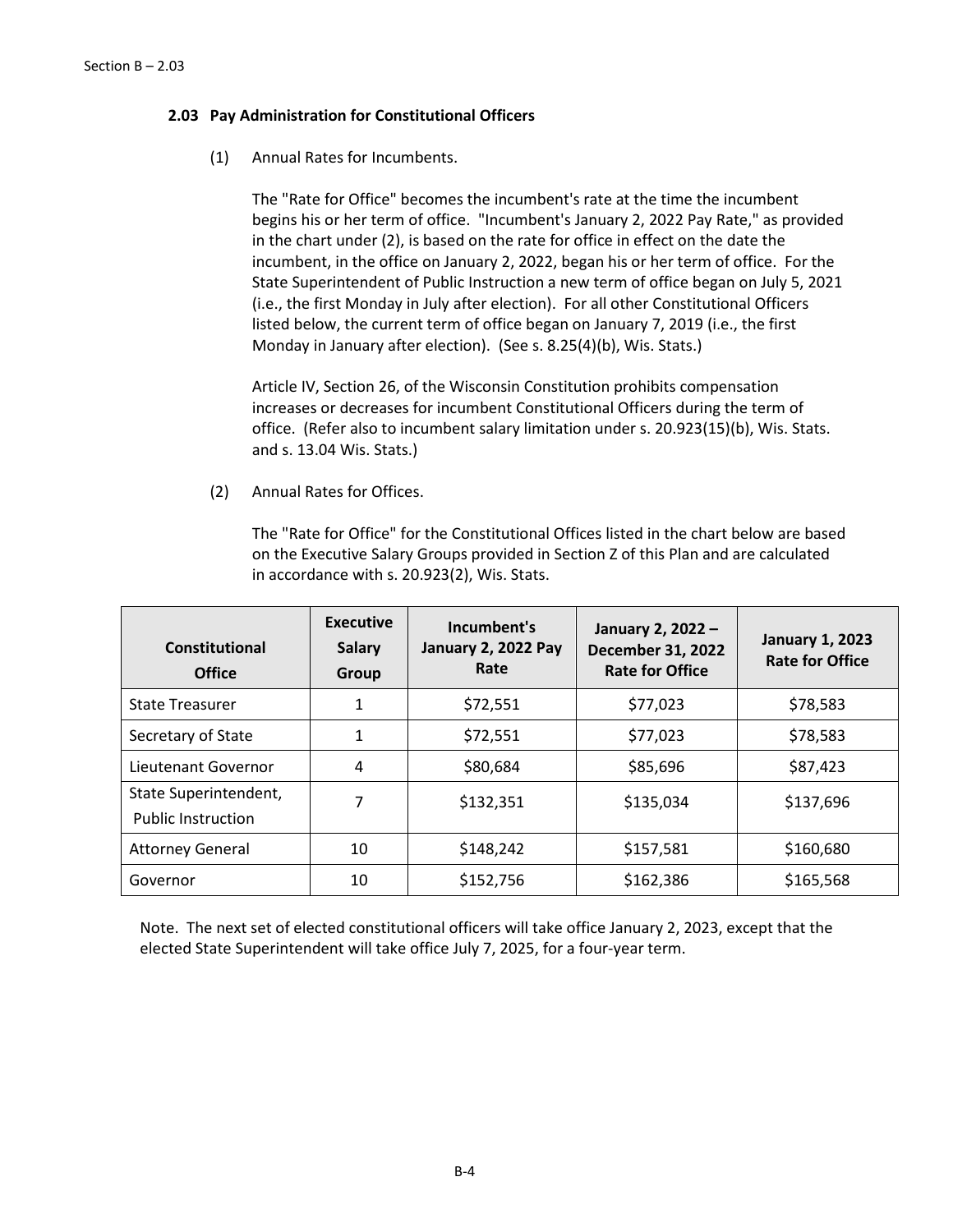### **2.04 Pay Administration for District Attorneys**

Pursuant to s. 978.12(1), Wis. Stats., the rates for office for District Attorneys are reviewed and established in the Compensation Plan, in the manner set forth under s. 230.12(3), Wis. Stats. Pursuant to s. 978.12(1)(a)2., Wis. Stats., any individual appointed to fill a vacancy in the office of district attorney shall be compensated for the residue of the unexpired term at the same rate that applied to the individual who vacates the office filled by the appointee on the date the vacancy occurs. (Refer also to incumbent salary limitation under s. 20.923(15)(b), Wis. Stats.)

The salary for elected district attorneys "shall be established at the rate that is in effect for his or her office on the 2nd Tuesday of July preceding the commencement of his or her term of office" per s. 978.12(1)(a)1, Wis. Statutes. The most recent four-year terms began January 4, 2021.

| <b>Prosecutorial Unit Size</b><br>(as determined under<br>s. 978.12(1)(a)1., Wis. Stats.) | Incumbent's<br><b>January 2, 2022 Pay</b><br>Rate | January 2, 2022 -<br><b>December 31, 2022</b><br><b>Rate for Office</b> | <b>January 1, 2023</b><br><b>Rate for Office</b> |
|-------------------------------------------------------------------------------------------|---------------------------------------------------|-------------------------------------------------------------------------|--------------------------------------------------|
| More than 750,000                                                                         | \$145,288                                         | \$145,288                                                               | \$145,288                                        |
| More than 250,000 but not<br>more than 750,000                                            | \$131,456                                         | \$136,781                                                               | \$139,527                                        |
| More than 100,000 but not<br>more than 250,000                                            | \$124,842                                         | \$129,917                                                               | \$139,527                                        |
| More than 75,000 but not<br>more than 100,000                                             | \$124,842                                         | \$129,917                                                               | \$139,527                                        |
| More than 50,000 but not<br>more than 75,000                                              | \$118,872                                         | \$123,698                                                               | \$126,173                                        |
| More than 35,000 but not<br>more than 50,000                                              | \$118,872                                         | \$123,698                                                               | \$126,173                                        |
| More than 20,000 but not<br>more than 35,000                                              | \$106,288                                         | \$110,615                                                               | \$126,173                                        |
| Not more than 20,000                                                                      | \$106,288                                         | \$110,615                                                               | \$126,173                                        |

### **3.00 Pay Administration for Appointed Unclassified Employees**

### **3.01 Coverage**

The following employee groups are covered by the pay administration provisions of 3.00:

- (1) "ESG" employees in positions identified under ss. 20.923(4), (8), (9), and (12), Wis. Stats., in the executive or legislative branches;
- (2) "GSEG" employees in positions identified under s. 20.923(7), Wis. Stats; and
- (3) All other unclassified civil service ("Non-ESG") employees in the executive branch, except: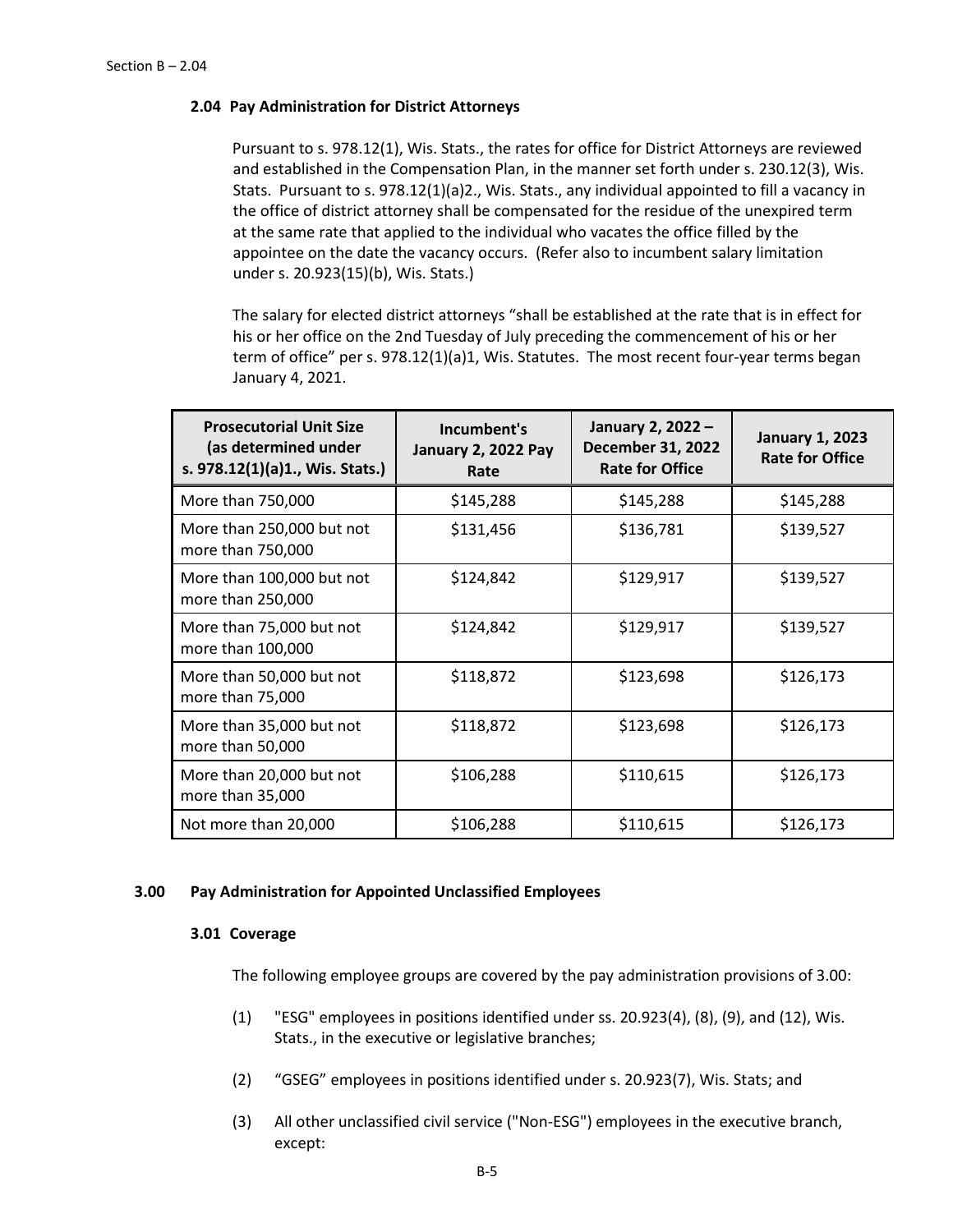- (a) Employees of the University of Wisconsin System.
- (b) Stenographers under s. 230.08(2)(g), Wis. Stats.
- (c) Employees of the Investment Board under s. 230.08 (2)(p), Wis. Stats.
- (d) Three sales representatives of prison industries and one sales manager of prison industries identified under s. 303.01(10), Wis. Stats.
- (e) Employees who would be limited term employees if their employment were in the classified service. (See Section D)
- (f) Unclassified attorneys when provisions of Section C of this Plan apply.

**NOTE:** The legislative branch includes the legislature and legislative service agencies under subch. IV of Chapter 13, Wis. Stats. The executive branch includes all other units of state government outside the state court system. Incumbents of positions in the organized militia are employed outside the civil service and, therefore, are not covered by this Plan. See s. 230.03(6), Wis. Stats.

#### **3.02 Pay on Appointment**

- (1) The rate payable upon appointment to any unclassified civil service position identified in 3.01(1) ("ESG" position) of this Section (Section B) will be set by the appointing authority at a rate that most adequately reflects both the individual's qualifications and the economic and employment conditions prevailing at the time of appointment subject to the following restraints:
	- (a) For positions identified under s. 20.923(4), Wis. Stats., the rate must be within the range of the appropriate ESG. (See 3.04 for special provisions regarding fixed-term positions under s. 20.923(4), Wis. Stats.)
	- (b) For positions identified under ss. 20.923(8) through (12), Wis. Stats., the rate must not exceed the maximum of the appropriate ESG.
	- (c) The pay of an incumbent of a position, whose salary is subject to a limitation under s. 20.923, Wis. Stats., is limited to a rate below that paid the governor (salary of the current governor).
- (2) The rate payable upon appointment to any unclassified civil service position identified in 3.01(2) ("GSEG" position) of this Section (Section B) will be set by the appointing authority at a rate that most adequately reflects both the individual's qualifications and the economic and employment conditions prevailing at the time of appointment subject to the following restraints:
	- (a) For positions identified under s. 20.923(7), Wis. Stats., the rate must be within the range of the appropriate GSEG.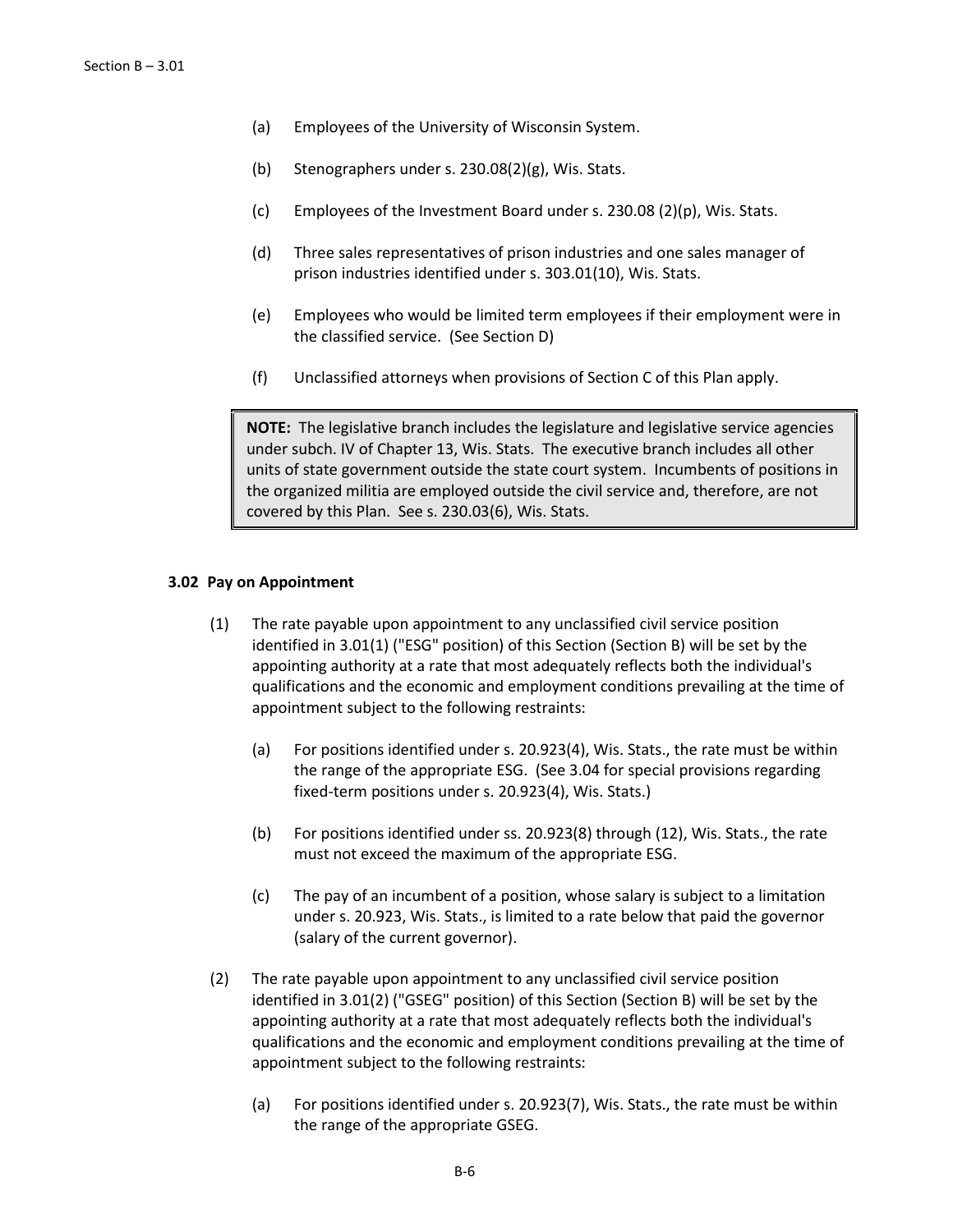- (b) The pay of an incumbent of a position is not limited to a rate below that paid the governor (salary of the current governor).
- (3) The rate payable upon appointment to an unclassified civil service position identified in 3.01(3) ("Non-ESG" position), excluding the unclassified attorney positions covered by Section C of this Plan, will be determined in accordance with the principle of equal pay for work that requires equal skill, effort, and responsibility, and that is performed under similar working conditions. Thus, the rate upon appointment should be equal to the rate that would be payable upon appointment to a similar position in the classified service, as determined by the appointing authority. In addition, the rate will not exceed the pay rate or range maximum under 3.03(3).

**NOTE:** Certain appointments are also subject to s. 230.148, Wis. Stats., regarding re-appointments in the unclassified service, and s. 230.33(3), Wis. Stats., regarding appointments to positions in the unclassified service from positions in the classified service.

## **3.03 ESG Assignments, Pay Range Assignments and Other Pay Rate Limitations for Positions Not Assigned by Statute**

(1) ESG Limitations for the Deputy and Executive Assistant in the Department of Justice.

In the Department of Justice, the rate for the Deputy under s. 20.923(8), Wis. Stats., and Executive Assistant under s. 20.923(9), Wis. Stats., will not exceed the maximums of ESG 6 and ESG 5, respectively.

(2) ESG Assignments of Unclassified Division Administrators.

Except for positions specified in s. 20.923(4)(c)3m, Wis. Stats., (Administrators, Division of Enterprise Technology and Personnel Management, Department of Administration); and s. 20.923(12), Wis. Stats., (Division Administrators, Department of Safety and Professional Services); all unclassified division administrator positions enumerated under s. 230.08(2)(e), Wis. Stats., shall be assigned, when approved by JCOER, by the DPM Administrator to one of the 10 ESG ranges. The following list represents the group assignments as of the printing of this document:

- (a) Positions assigned to Executive Salary Group 3 (ESG 3).
	- 1. Administration, Department of: Division of Energy, Housing, and Community Resources; Division of Gaming; Division of Intergovernmental Relations; Division of Facilities Development; and Division of Facilities and Transportation Services.
	- 2. Agriculture, Trade and Consumer Protection, Department of: Division of Agricultural Development; Division of Agricultural Resource Management; Division of Food and Recreation Safety; Division of Management Services; Division of Trade and Consumer Protection; and Division of Agriculture Development.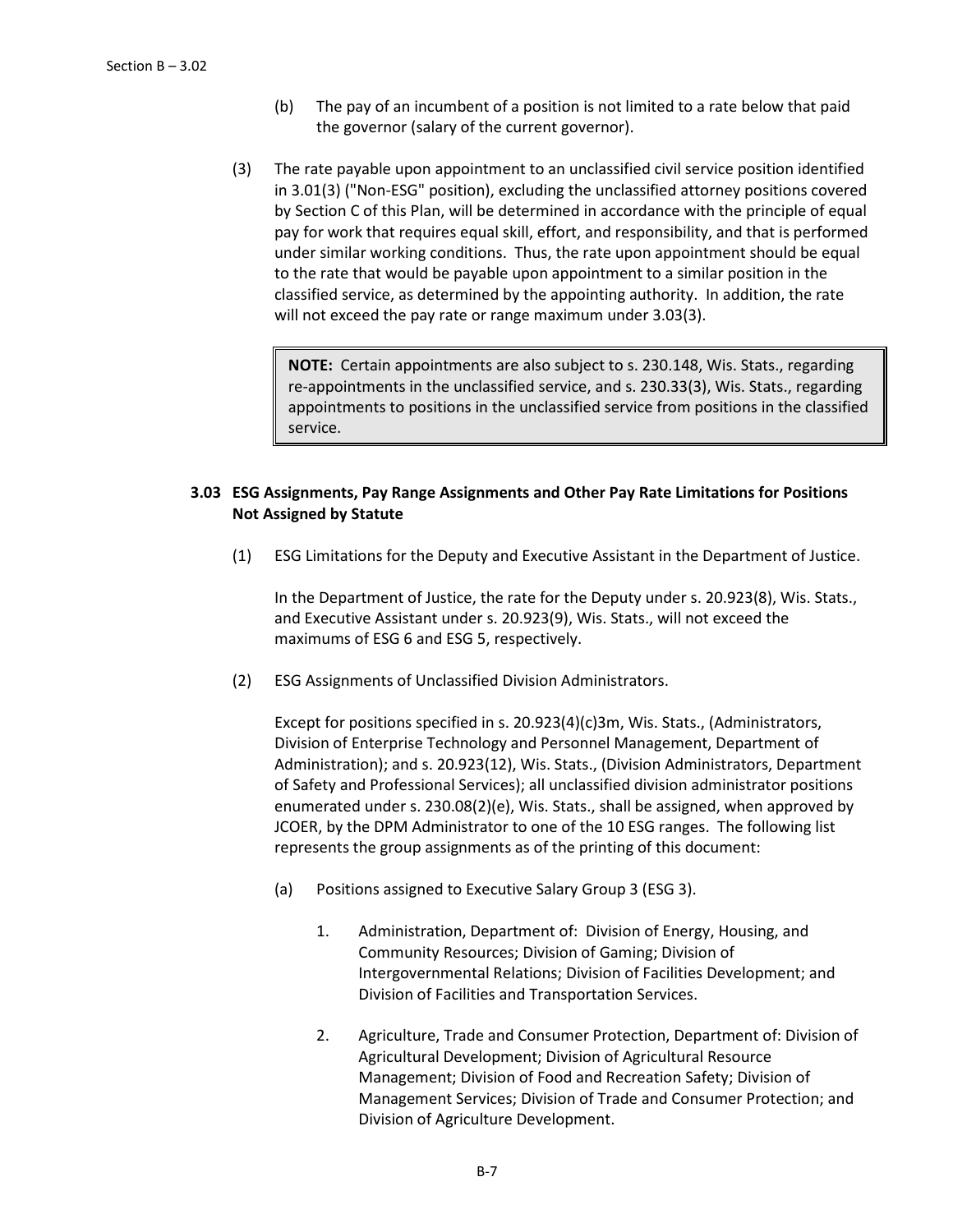- 3. Children and Families, Department of: Division of Management Services; and Office of the Inspector General.
- 4. Educational Communications Board: Division of Education; Division of Engineering; Division of Television Programming/ Operations; and Division of Wisconsin Public Radio.
- 5. Financial Institutions, Department of: Division of Banking; Division of Corporate and Consumer Services; and Division of Securities.
- 6. Health Services, Department of: Office of Children's Mental Health.
- 7. Historical Society, State: Division of Library, Archives, & Museum Collections.
- 8. Justice, Department of: Division of Law Enforcement Services; and Division of Management Services.
- 9. Military Affairs, Department of: Division of Emergency Management.
- 10. Public Service Commission: Division of Business Operations and Office Management; Division of Digital Access, Consumer, and Environmental Affairs; and Division of Water Utility Regulation and Analysis.
- 11. Revenue, Department of: Division of Enterprise Services.
- 12. Transportation, Department of: Division of Budget and Strategic Initiatives.
- 13. Veterans Affairs, Department of: Division of Veterans Benefits; and Division of Veterans Home.
- 14. Workforce Development, Department of: Division of Equal Rights; and Division of Workers Compensation.
- (b) Positions assigned to Executive Salary Group 4 (ESG 4).
	- 1. Administration, Department of: Division of Enterprise Operations.
	- 2. Agriculture, Trade and Consumer Protection, Department of: Division of Animal Health.
	- 3. Children and Families, Department of: Division of Early Care and Education; Division of Family and Economic Security; Division of Milwaukee Child Welfare; and Division of Safety and Permanence.
	- 4. Corrections, Department of: Division of Management Services.
	- 5. Health Services, Department of: Division of Enterprise Services.
	- 6. Historical Society, State: Division of Museums and Historic Sites.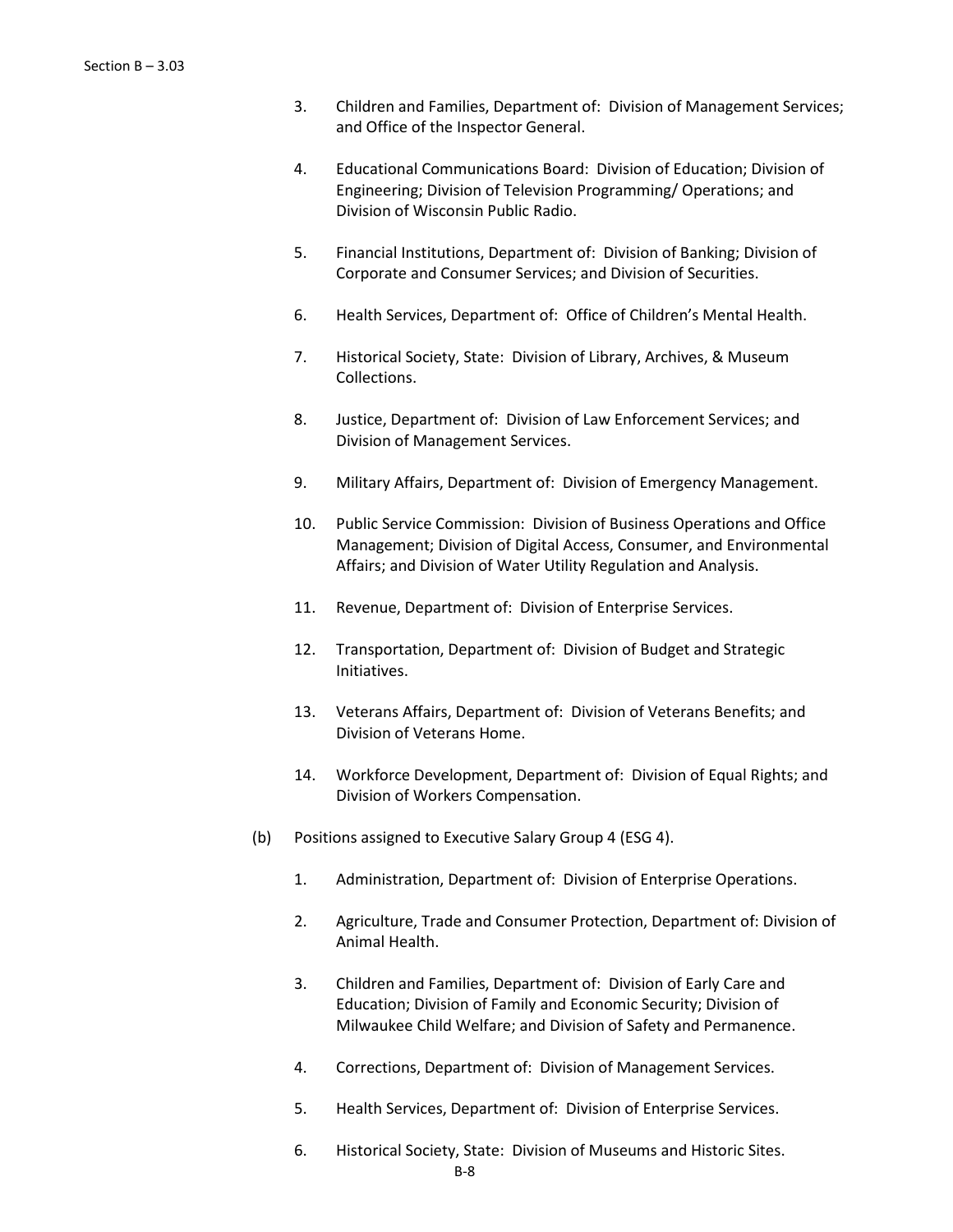- 7. Natural Resources, Department of: Division of Internal Services; and Division of Law Enforcement.
- 8. State Public Defender, Office of: Trial Representation Division.
- 9. Public Instruction, Department of: Division for Academic Excellence; Division for Finance and Management; Division for Learning Support: Equity and Advocacy; Division for Libraries and Technology; and Division for Student and School Success.
- 10. Public Service Commission: Division of Energy Regulation and Analysis.
- 11. Revenue, Department of: Division of Lottery; Division of Research and Policy; and Division of State and Local Finance.
- 12. Transportation, Department of: Division of Business Management; Division of Motor Vehicles; and Division of State Patrol.
- 13. Wisconsin Technical College System Board: Division of Finance; and Division of Student Success.
- 14. Workforce Development, Department of: Administrative Services Division; Division of Employment and Training; and Division of Unemployment Insurance.
- (c) Positions assigned to Executive Salary Group 5 (ESG 5).
	- 1. Administration, Department of: Division of Executive Budget and Finance.
	- 2. Corrections, Department of: Division of Adult Institutions; Division of Community Corrections; and Division of Juvenile Corrections.
	- 3. Health Services, Department of: Division of Care and Treatment Services; and Division of Public Health.
	- 4. Justice, Department of: Division of Legal Services.
	- 5. Natural Resources, Department of: Environmental Management Division; Division of External Services; Division of Fish, Wildlife and Parks; and Division of Forestry.
	- 6. Transportation, Department of: Division of Transportation Investment Management; and Division of Transportation System Development.
	- 7. Workforce Development, Department of: Division of Vocational Rehabilitation.
- (d) Positions assigned to Executive Salary Group 6 (ESG 6).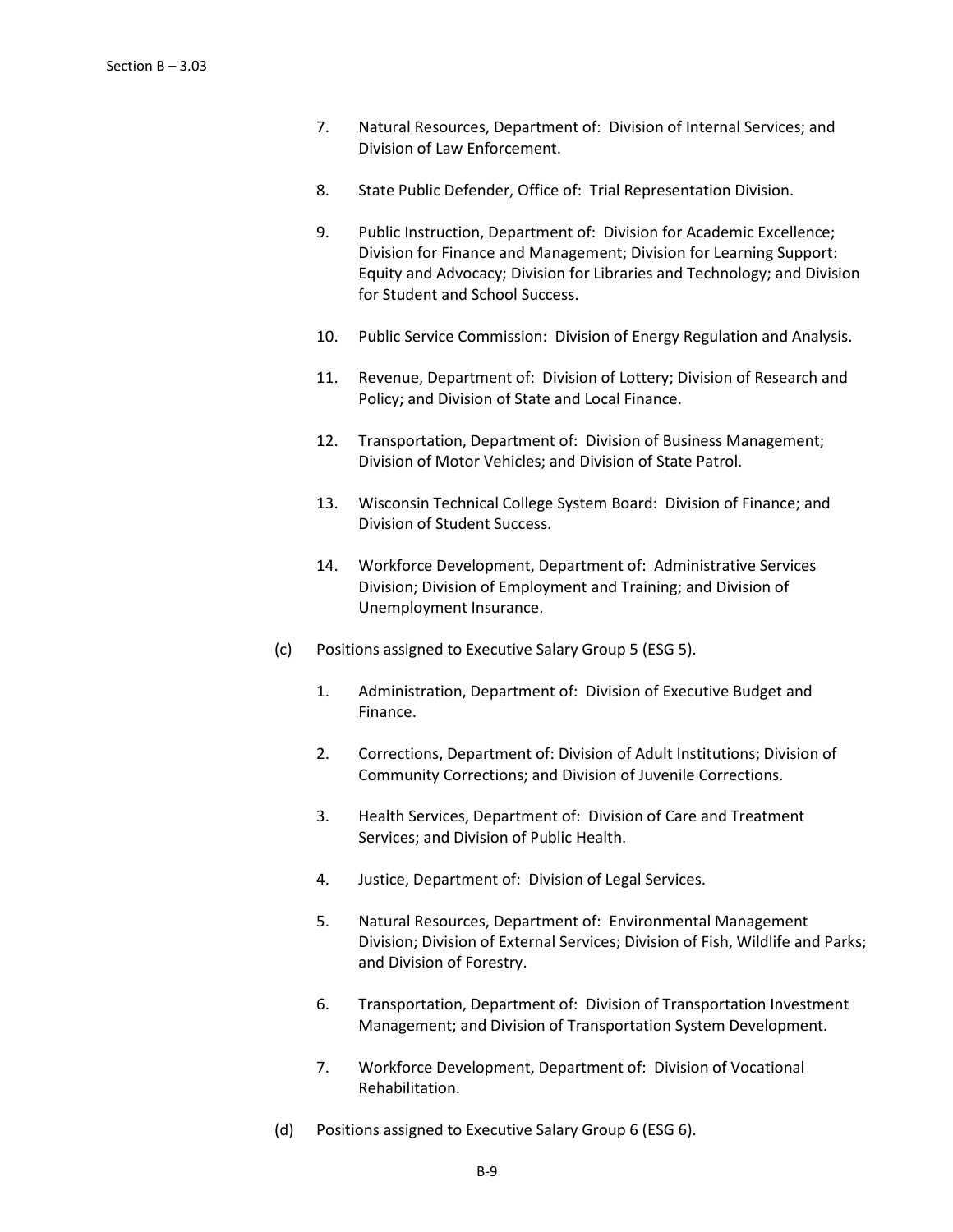- 1. Health Services, Department of: Division of Medicaid Services.
- (3) Pay Range Assignments for Other ("Non-ESG") Unclassified Positions

Certain positions listed below are specifically assigned to an established pay rate, pay range, or ESG. Other positions listed below are limited by a "not to exceed" (NTE) amount. Pay upon appointment and pay adjustments for any employee in a position limited by an NTE amount shall also be limited by the rate or pay range maximum which would be applicable if the position were in the classified service as determined by the appointing authority.

**NOTE:** A "Not To Exceed" rate or maximum established for a position does not guarantee the assignment of the position to a certain pay range. The pay range established for a Non-ESG position should be based on an analysis of the actual duties and responsibilities of the position by the appointing authority and a consideration of the pay range to which the position would be assigned if it were in the classified service.

- (a) Administration, Department of: Federal-State Relations Office, Staff Assistant (NTE PR 81-03); Director of Office of Indian Gaming and Regulatory Compliance (NTE PR 81-01); Interagency Council on Homelessness, Director (NTE PR 81-03); and Office of the State Prosecutor, deputy district attorneys (NTE PR 71-01).
- (b) Board of Commissioners of Public Lands: Executive Secretary (NTE PR 81-01).
- (c) Children and Families, Department of: Office of Urban Development, Director (NTE PR 81-01).
- (d) Educational Communications Board: Unclassified employees (NTE PR 81-03) other than employees identified under 3.01(1). (Exceptions to the NTE PR 81-03 limit for certain positions may be approved by the DPM Administrator if supported by a comparison of the functions assigned after reorganization to the functions of positions in the classified service above the PR 81-03 level.)
- (e) Elections Commission: Elections Commission Administrator (NTE ESG 4); Elections Commission Assistant Administrator (NTE ESG 3).
- (f) Ethics Commission: Ethics Commission Administrator (NTE ESG 4); Ethics Commission Assistant Administrator (NTE ESG 3).
- (g) Health Services, Department of: Psychiatric Residents (NTE 0.75 of the minimum of PR 10-52) and Deputy Medicaid Services Director (NTE PR 81-01).
- (h) Historical Society: Specialists identified under s. 230.08 (2)(c), Wis. Stats., (NTE PR 81-03).
- (i) Labor and Industry Review Commission: General Counsel (NTE ESG 5).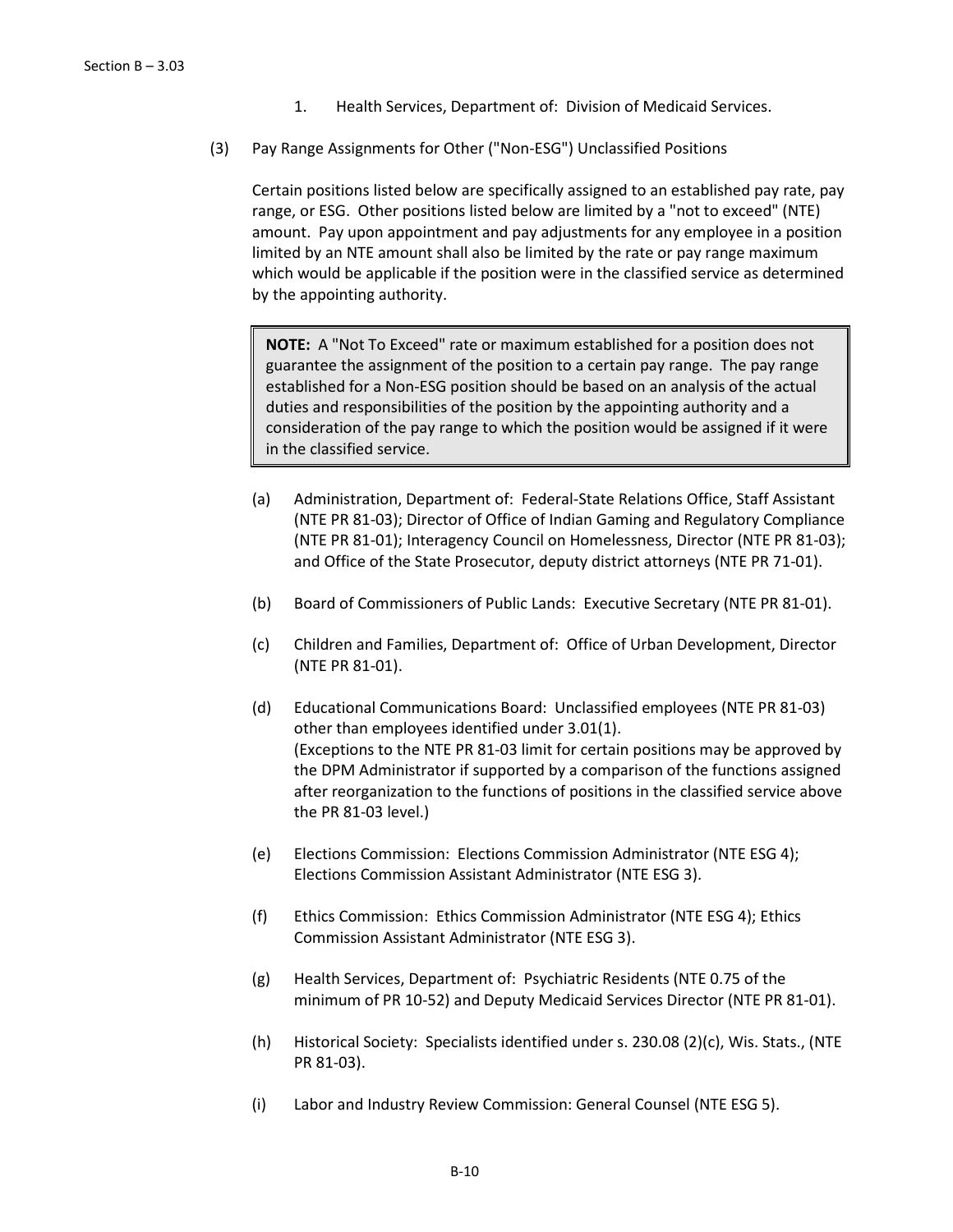- (j) Lower Wisconsin State Riverway Board, Executive Director (NTE PR 81-02) and Program Assistant (NTE PR 81-05).
- (k) Military Affairs, Department of: Director of Emergency Communications (NTE 81-01).
- (l) Offices of the Governor and Lieutenant Governor, staff other than the Executive Secretary (NTE ESG 3).
- (m) Office of the State Public Defender, Assistant State Public Defender Supervisors (NTE PR 71-01).
- (n) Tourism, Department of: Kickapoo Reserve Management Board, Executive Director (NTE PR 81-02); Property Manager (NTE PR 81-04); Training Coordinator (NTE PR 81-04); and Program Assistant (NTE PR 81-05).
- (o) Various Agencies: Chief Legal Counsel (NTE ESG 5).
- (p) Various Agencies: Legislative Advisor (NTE ESG 2).
- (q) Various Agencies: Communications Director (NTE ESG 2).

### **3.04 Salary Adjustments for Employees Serving a Fixed Term**

Certain incumbents of positions specified in s. 20.923(4) and (8), Wis. Stats., serve fixed terms. Incumbents of fixed-term positions are prohibited by Article IV, Section 26 of the Constitution from receiving pay increases during their term of office other than those granted pursuant to a predetermined schedule of increases authorized at the time of appointment. The pay range minimum and maximum for the ESG range in effect at the time of hire controls the salary potential during the period of the entire fixed-term appointment. (Refer also to incumbent salary limitation under s. 20.923(15)(b), Wis. Stats.)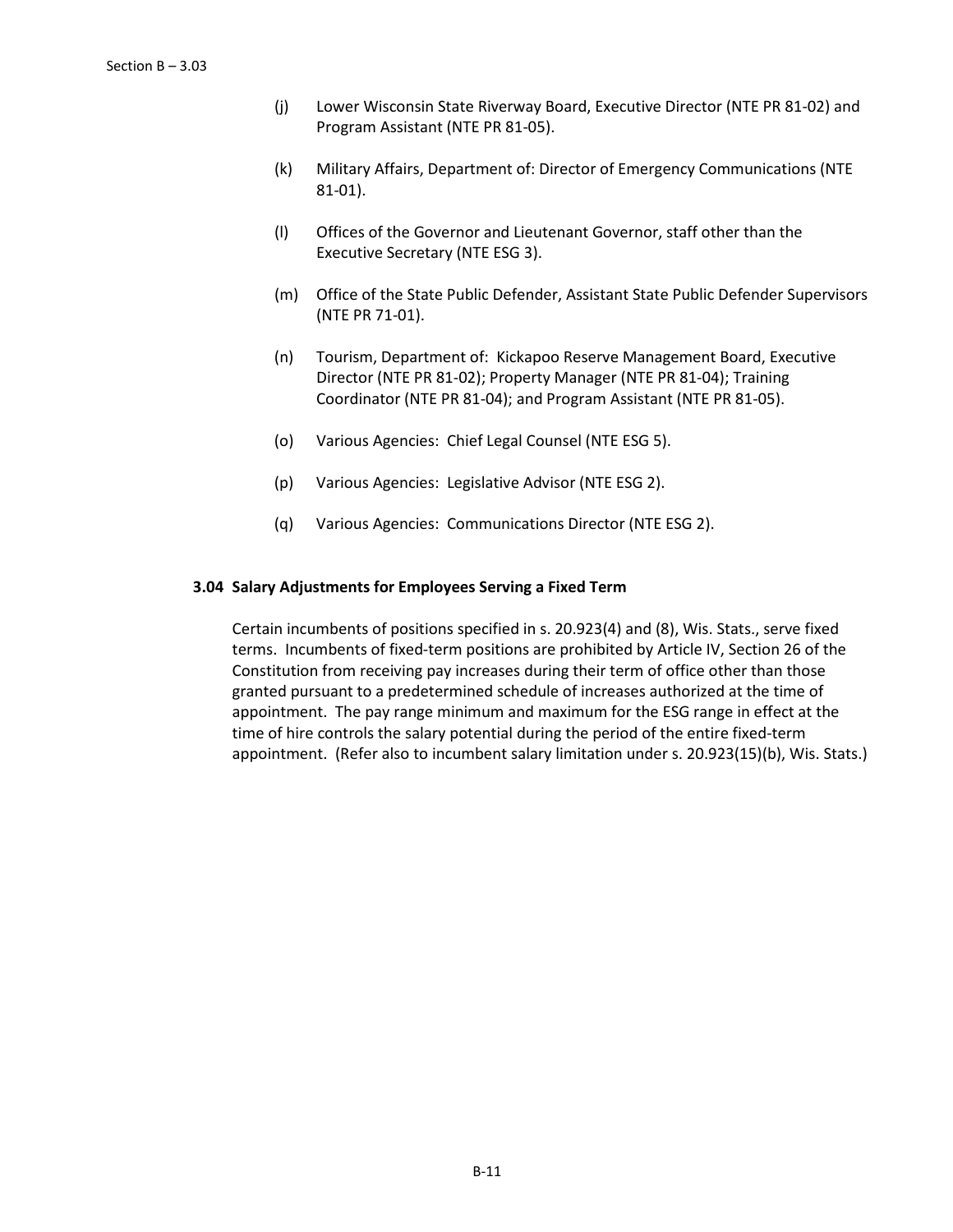## **3.05 Base Pay Adjustments for Fiscal Years 2021-2022 and 2022-2023 for Employees Not Serving a Fixed Term**

For the 2021-2023 biennium, these provisions apply to all indefinite-term unclassified employees identified in 3.01 except for unclassified attorneys who are covered in Section C of this Plan.

General Wage Adjustment (GWA).

- (1) Effective Dates. The GWAs will be effective January 2, 2022, in FY 2021-2022, and January 1, 2023, in FY 2022-2023.
- (2) Eligibility. All eligible employees who are in pay status on the effective date are eligible to receive a GWA, except:
	- (a) Employees paid at or above the pay range maximum, or the new pay range maximum if a new pay range maximum takes effect on the same date as GWA distribution.
- (3) Amount. All eligible employees will receive a GWA of 2.0% on January 2, 2022, and 2.0% on January 1, 2023.
	- (a) An employee's new base pay after application of the GWA must not exceed the applicable pay range maximum, or the new pay range maximum if a new pay range maximum takes effect on the same date as GWA distribution.
	- (b) ESG and GSEG employees, except those who have an NTE designation for their title, must be paid at least the new pay range minimum of the appropriate range, if a new pay range minimum takes effect on the same date as GWA distribution.
	- (c) Non-ESG employees, except those who have an NTE designation for their title, must be paid at least the applicable new pay range minimum if a new pay range minimum takes effect on the same date as GWA distribution.
	- (d) Except for those positions specifically excluded by s. 20.923(15)(b), Wis. Stats., the pay of an incumbent of a position, whose salary is subject to a limitation under s. 20.923, Wis. Stats., is limited to a rate below that paid to the governor (salary of the current governor).

### **3.06 Pay Increases if Level of Functions Increases**

- (1) Effective Dates. Pay increases for increases in level of functions shall be effective on the first day of the pay period following completion of all eligibility requirements.
- (2) Eligibility. Base pay increases may be granted to any indefinite term employee under 3.01 of this Section (Section B), if the DPM Administrator finds that the level of the duties and responsibilities has increased substantially and one of the following conditions applies: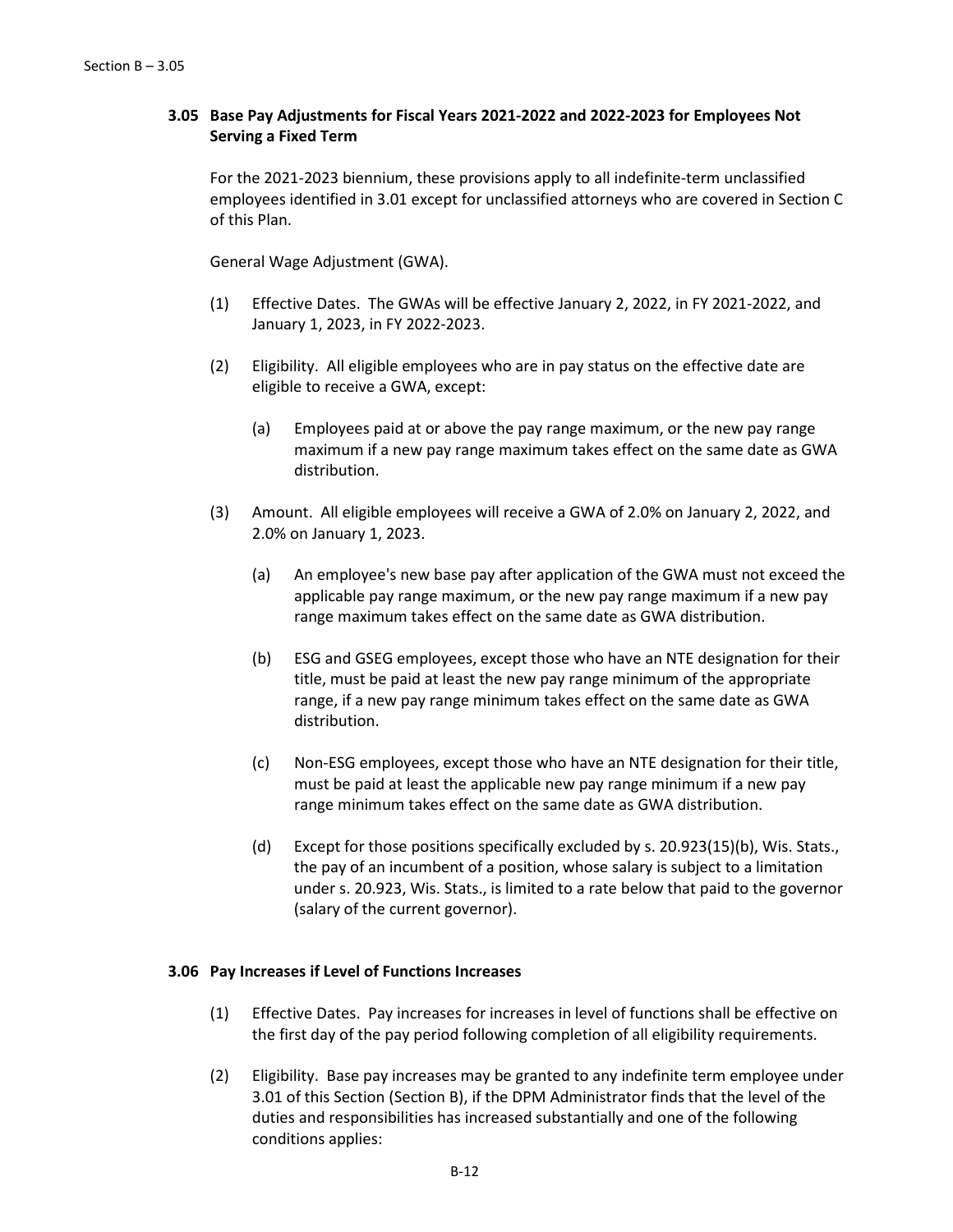- (a) The position occupied is reassigned under s. 20.923, Wis. Stats., to a higher ESG; or
- (b) The position occupied is not assigned to an ESG under s. 20.923, Wis. Stats., and the DPM Administrator finds that, if the position were assigned to an ESG under s. 20.923, Wis. Stats., or assigned to a classification in the classified service, reassignment of the position to a higher ESG or higher classification would be justified; or
- (c) The position occupied is reassigned under s. 20.923, Wis. Stats., to higher GSEG; or
- (d) The position occupied is reassigned under s. 20.923, Wis. Stats., to GSEG from another pay schedule.
- (3) Amount. Pay increases for increases in level of duties and responsibilities shall be limited to:
	- (a) The amount necessary to make the incumbent's rate equal to the minimum of the new ESG or applicable pay range; or
	- (b) One within-range pay step (WRPS) of the new ESG or applicable pay range if the position is covered in s. 20.923(4) and (7) through (12), Wis. Stats.
	- (c) 8.0% of the minimum of the new applicable pay range if the position is not covered in s. 20.923(4) and (7) through (12), Wis. Stats.

#### **3.07 Overtime Compensation and Supplemental Pay**

- (1) Definitions.
	- (a) The definitions contained in Section A. 4.01 of this Plan shall apply to unclassified employees.
	- (b) Supplemental pay. Pay in addition to the base rate for circumstances not reflected in the base rate or pay range. Such circumstances are identified under (4) and (5) below.
- (2) General Policy. The general policy provisions contained in Section A. 4.02(1) through (4) of this Plan shall apply to unclassified employees.
- (3) Overtime for Unclassified Employees.
	- (a) Nonexempt Employees. Overtime pay for employees who are nonexempt from the overtime provisions of the FLSA shall be in accordance with the provisions of the FLSA and related federal regulations. See Chapter 520 of the Wisconsin Human Resources Handbook for an explanation of these provisions.
	- (b) Exempt Employees and Employees Not Covered by the FLSA.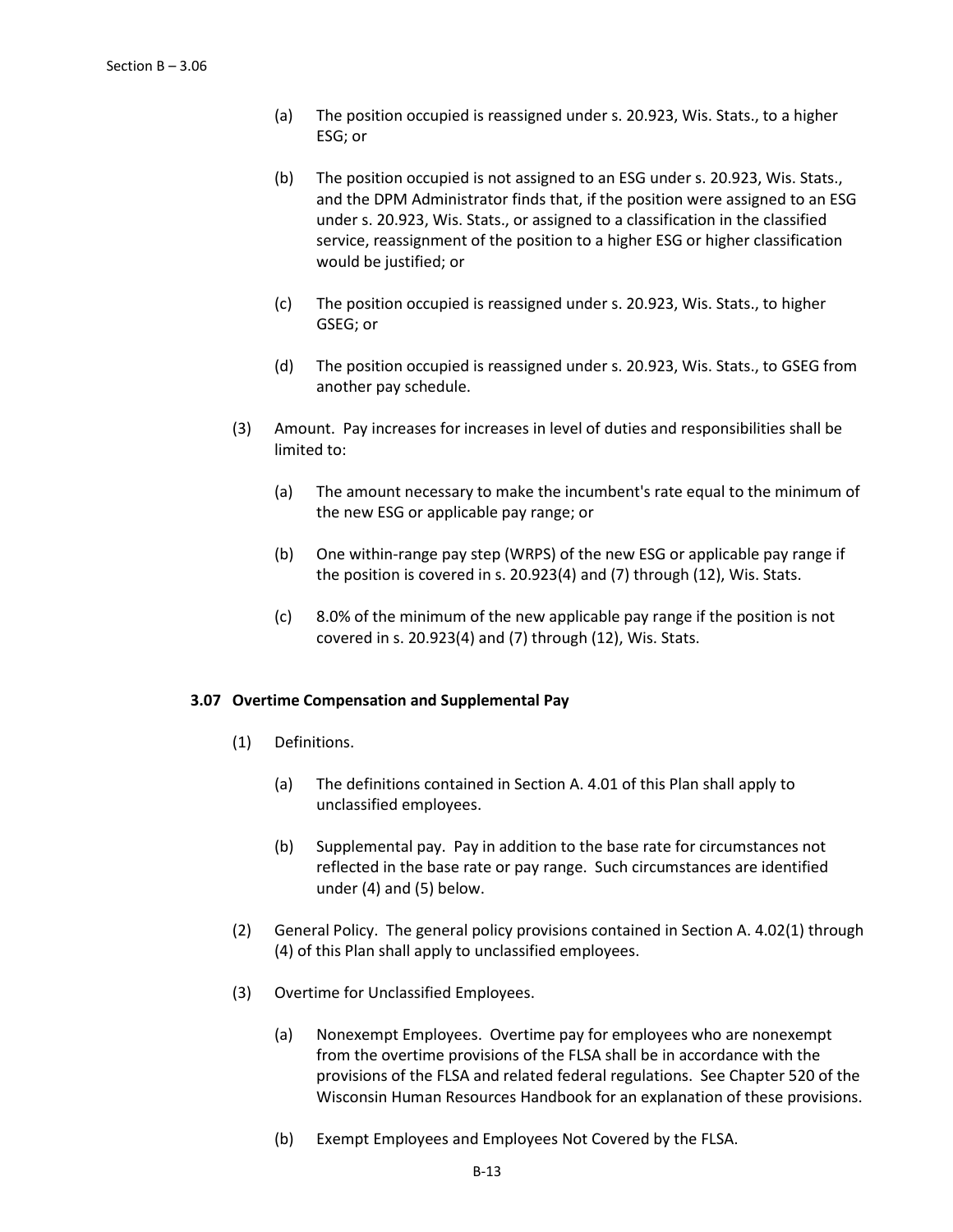- 1. As provided in s. 20.923(16), Wis. Stats., the salary paid to any employee whose position is included under s. 20.923(2), (4), (7), (8), (9), (10) and (12), Wis. Stats., is deemed to compensate that employee for all work hours. No overtime compensation in the form of cash or compensatory time off may be paid to any such employee for hours worked in any workweek in excess of the standard basis of employment as specified in s. 230.35(5)(a), Wis. Stats. No holiday premium may be paid to such employees.
- 2. The salaries paid to exempt employees and employees not covered by the FLSA are generally intended to compensate for the total responsibilities of the position regardless of the number of hours worked. However, circumstances may exist where time off or cash payment for overtime hours is appropriate for certain employees identified in 3.01(3). Section A, 4.03(2)(b) of this Plan shall be used by agencies as a basis to establish practices for additional compensation for overtime hours. Time off or cash payment authorized in Section A, 4.03(2)(b) for similar positions in the classified service may be granted to exempt employees and employees not covered by the FLSA at the discretion of the appointing authority.
- 3. Appointing authorities shall have the discretion in approving scheduled use of time off earned in lieu of cash payment for overtime hours. Section A, 4.03(3)(b) of this Plan shall be used by agencies for cashing out time off earned in lieu of cash payments which cannot be scheduled by the end of the calendar year.
- (4) Weekend and Night Differential for Unclassified Employees.
	- (a) Weekend Differential. Except as provided in (c), below, employees identified in 3.01(3) of this Section (Section B) may be paid up to sixty cents (\$.60) per hour for all weekend hours worked. Effective January 1, 2023, these employees may be paid up to eighty cents (\$0.80) per hour.
	- (b) Night Differential. Except as provided in (c), below, employees identified in 3.01(3) of this Section (Section B) may be paid up to forty-five cents (\$0.45) per hour for all night hours worked. Effective January 1, 2023, these employees may be paid up to eighty cents (\$0.80) per hour. To qualify for night differential between the hours of 6:00 p.m. and 12:00 midnight, an employee must be assigned a minimum of two work hours between 6:00 p.m. and 1:00 a.m.
	- (c) Employees identified under s. 20.923(10), Wis. Stats., are not eligible for weekend or night differential.
	- (d) Effective May 13, 2018, the payment of weekend or night differential to employees who are FLSA exempt will require approval by DPM.
- (5) Supplemental Pay Provisions for Supervisory Attorneys.